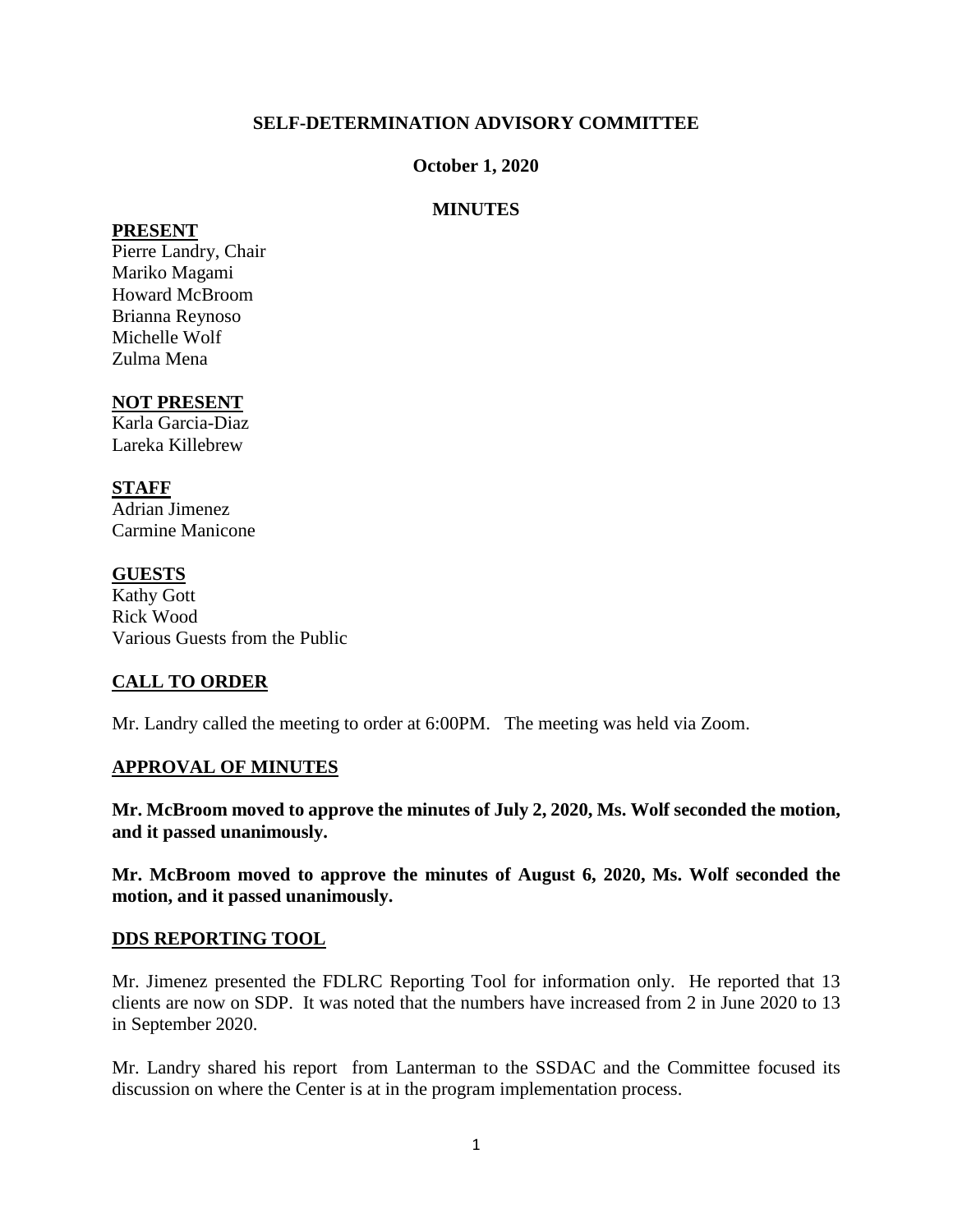**It was acknowledged that Adrian Jimenez and the Center have made great progress in assisting families get on the SDP.** 

## **REPORT ON THE STATEWIDE SDAC MEETING**

Mr. Landy shared with the Committee a report from Maria Marques and Rick Wood, SSDAC Co-Chairs on *the Barriers to Implementing the Self-Determination Program.* Mr. Landy advised the Committee that he invited Mr. Wood from the Statewide SDAC to speak for a few minutes about last week's statewide meeting.

Mr. Woods shared that the report is the result of more than 18 months of research by SSDAC members to evaluate the implementation success of the Self-Determination Program and found that there were significant barriers to implementation of the SDP that fall into the following four broad categories, which are not exhaustive:

- 1. Delay in implementation of the SDP.
- 2. Lack of guidance by DDS to regional centers and consumers, resulting in inconsistent implementation of the SDP across the regional center system.
- 3. Lack of trainings for regional center's staff, participants and families.
- 4. Lack of trainings for, and development of person-centered planners, fiscal management services, independent facilitators and service providers

**The Committee began discussion on the barriers at the Center in general and will continue discussion on these barriers at the next meeting.** 

**Mr. Wood noted he is seeking funding consideration from all regional centers for \$3,000 or a percentage from SDAC Funding Directive for 20/21 to increase statewide meetings from 3 to 6 a year. The Committee will consider it when compiling allocations.**

## **SDAC FUNDING DIRECTIVE 19/20 – FIESTA EDUCATIVE PROJECT**

Mr. Manicone reported that Mentors for Spanish Speaking Families is moving forward. Fiesta Educative is currently working with 10 families.